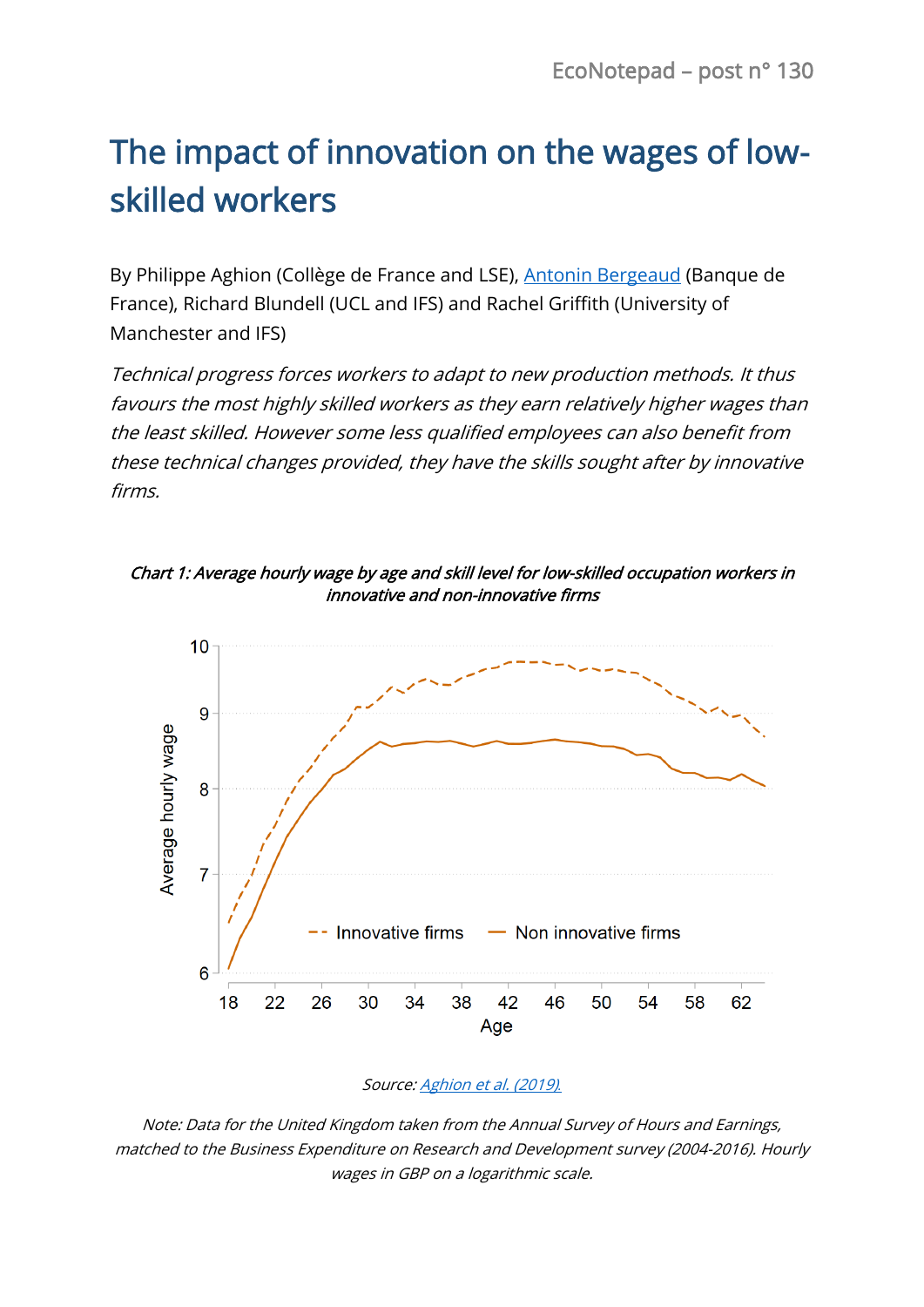## Skill-biased technological change

Over the past thirty years the technological revolution has transformed the wage and employment dynamics in developed economies. One of the most striking consequences of this transformation has been the widening wage bias of technical progress (or *skill-biased* [technological change](https://en.wikipedia.org/wiki/Causes_of_income_inequality_in_the_United_States#Skill-biased_technological_change)), which was notably analysed by the economists [Katz and Murphy](https://scholar.harvard.edu/files/lkatz/files/changes_in_relative_wages_1963-1987_supply_and_demand_factors.pdf) in the 1990s. Katz and Murphy found that in the United States between 1979 and 1987, the average weekly wage of young male college graduates increased by approximately 30% relative to workers of the same age without qualifications. The theory of skill-biased technological change states that technical changes have transformed firms' skills demand in favour of a small population of skilled workers able to adapt to new production methods. The introduction of computers in the workplace is the archetypal example of a technological change that led to gains in the productivity of the most highly skilled workers, [and thereby](https://economics.mit.edu/files/11574)  [widened the wage gap.](https://economics.mit.edu/files/11574)

However, as the economists [Gregg and Manning stated in 1997,](https://www.sciencedirect.com/science/article/pii/S0014292196000542) it is unlikely that these trends will reverse on their own and we should expect to see a deterioration in the relative working conditions of the least qualified individuals. This somewhat pessimistic view of the effects of technology should nevertheless be tempered. First, the wage gap observed during the adoption phase of new technologies may subsequently narrow, under certain conditions. This is the type of dynamic observed in the construction sector in Europe since 1300, for example, by [Van Zanden in 2009.](https://www.cambridge.org/core/journals/european-review-of-economic-history/article/skill-premium-and-the-great-divergence/2683C3D108F87DAF8941BB14374402DA) Second, low-skilled workers can benefit from technical progress, provided they have certain skills.

## Low skilled employees can also benefit from technological change

Using data from the United Kingdom[, Aghion](https://scholar.harvard.edu/files/aghion/files/innovation_premium_to_soft_skills.pdf) et al. (2019) demonstrate that following a technological change, there is an increase in demand for technical skills and therefore for skilled workers. But this effect benefits all skilled workers, irrespective of their occupation or the firm that employs them. Conversely, for less or low-skilled workers, whether they are employed by an innovative or non-innovative firm can make a significant difference. Chart 1 therefore compares the average hourly wages of firms that invest in R&D and those that do not, for occupations that require minimal formal education and Chart 2 for those that require advanced training or qualifications. For the former, there is a persistent wage gap throughout the working life with a premium for those employed in innovative firms, while no such difference appears to exist in the case of the latter.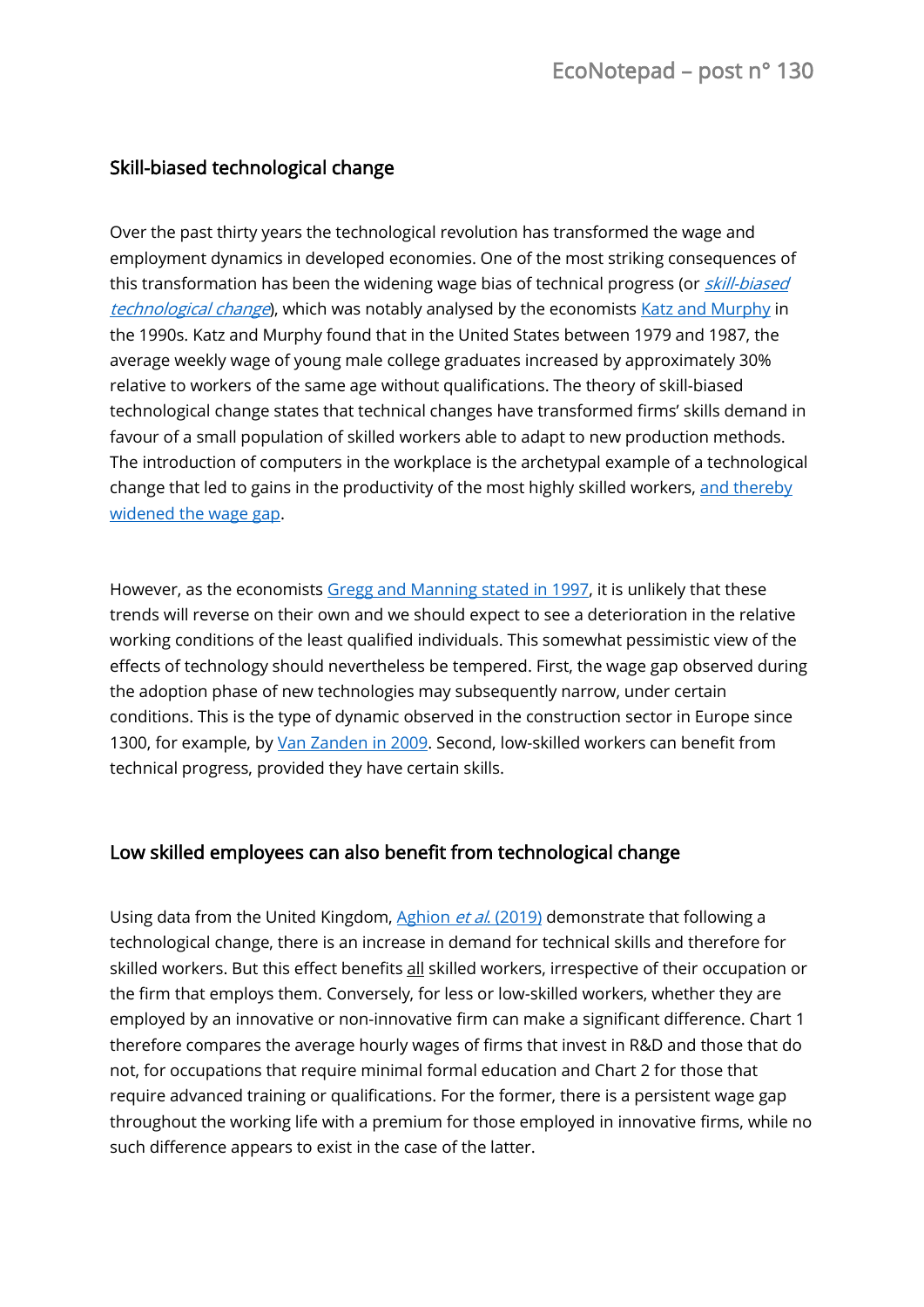

Chart 2: Average hourly wage by age and skill level for high-skilled occupation workers in innovative and non-innovative firms



Based on this finding, the study goes on to show that even in a highly advanced technological environment, the most innovative firms still value some low-skilled tasks and therefore pay higher wages than a less innovative firm would for those occupations.

The underlying idea is that all firms value (highly) qualified workers (typically managers, engineers, etc.) on the basis of their technical skills and reputation acquired during their career. To an extent, these characteristics are observable and verifiable, for example by reading a CV. A firm can therefore replace a skilled worker with another worker who theoretically has comparable skills with a relatively small risk of error.

Conversely, the most innovative and technologically advanced firms tend to value more than other firms certain skills of their less qualified employees.

These firms generally have a flatter organisational hierarchy than the average, which translates into increased complementarity between the different workers, particularly between those in low-skilled occupations and those (generally more qualified), who perform more complex and technical tasks. Therefore, in these types of structures, employing individuals who regularly make mistakes is extremely risky. These firms have therefore developed a critical need for the skills of their less qualified workers, such as initiative and reliability. These "soft-skills" are not normally recognised with a qualification and are